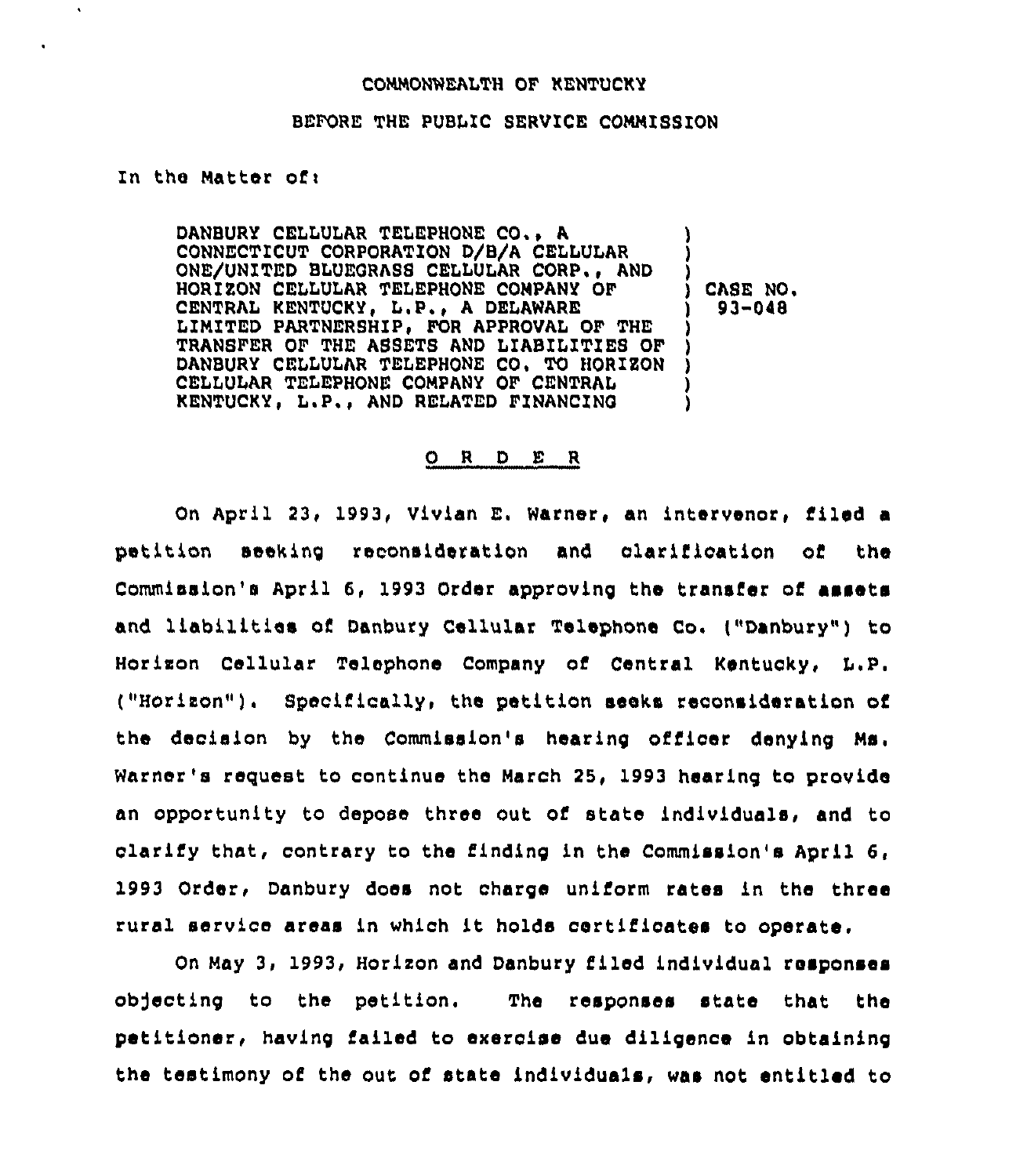a continuance of the hearing. The responses further state that Danbury's rates for wholesale cellular transactions, which are required to be set forth in Commission filed tariffs, are uniform throughout its three service areas as found by the Commission's April 6, 1993 Order; whereas its rates for retail end-users, which are not required to be set forth in Commission filed tariffs, are not uniform throughout its service areas.

 $\ddot{\phantom{a}}$ 

Based on the petition and the response, and being sufficiently advised, the Commission hereby finds that Ms. Warner has failed to demonstrate, by a proffer of evidence or otherwise, that the taking of depositions would produce evidence that: 1) Horizon lacks the requisite qualifications set forth in KRS  $278.020$ , i.e. the financial, managerial, and technical expertise necessary to own and operate a cellular telecommunications utilityi 2) the transfer by Danbury to Horizon is for other than a proper purpose and consistent with the public interest; or 3) the proposed financing is not in accord with the requirements set forth in KRS 278.300. The record in this case includes substantial evidence presented by Horizon in support of its qualifications and the details of the proposed transfer and financing. Although Ns. Warner was provided an opportunity to cross-examine Horizon's evidence, that evidence has not been challenged or contradicted. In fact, the petition does not even allege that Horizon has not satisfied the aforementioned statutory requirements.

The Commission further finds that cellular utilities are required to file tariffs setting forth only rates for wholesale

 $-2-$